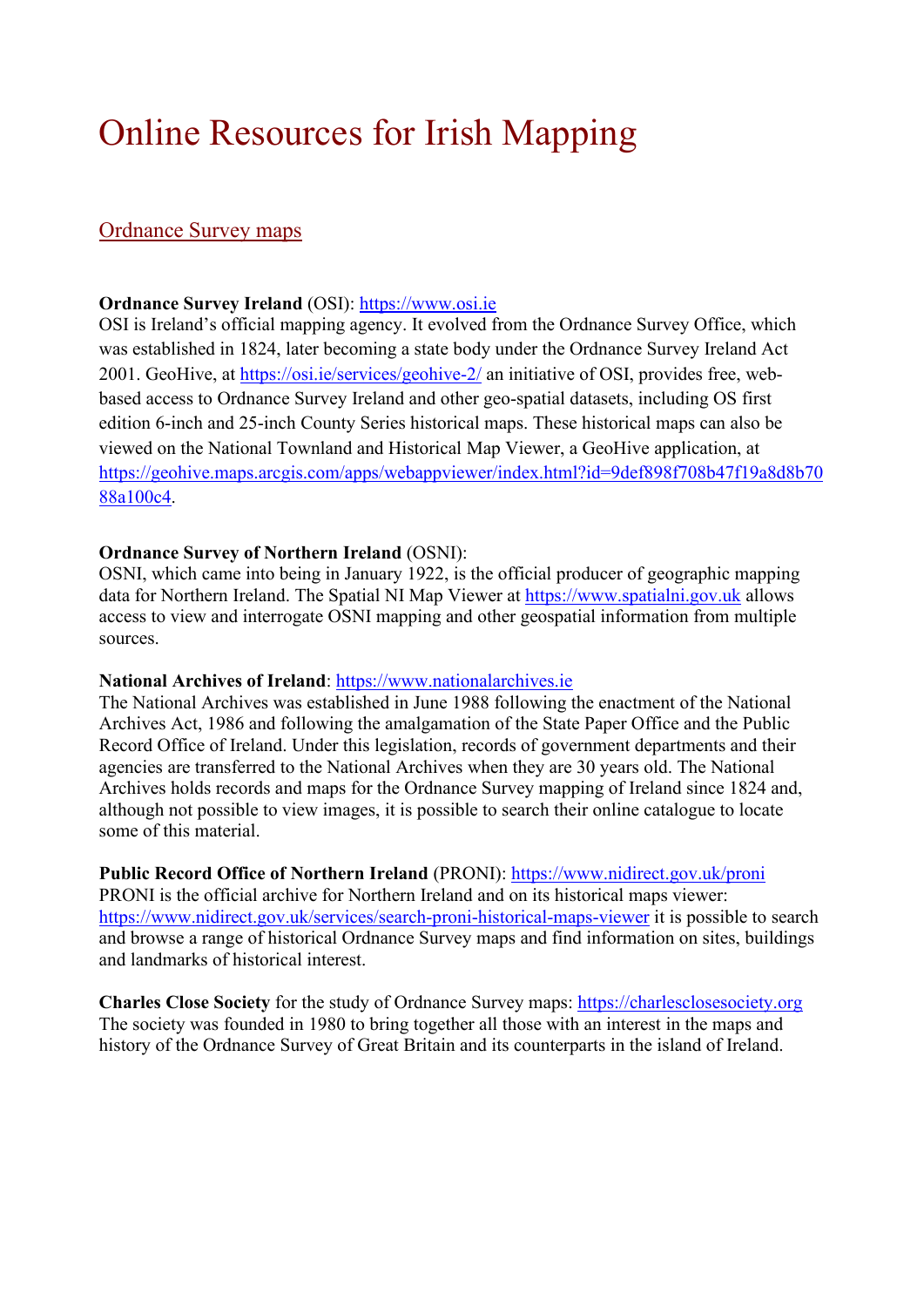# Geological & Soil maps

## **Geological Survey Ireland** (GSI): [https://www.gsi.ie](https://www.gsi.ie/)

Founded in 1845, Geological Survey Ireland provides geological data and maps to landowners, the public, government departments and industry.

#### **Geological Survey of Northern Ireland** (GSNI):<https://www.bgs.ac.uk/gsni>

The GSNI, established in 1947, holds an extensive archive of maps, boreholes and site investigation reports.

## **Irish Historical Geological Maps**:<http://www.geologicalmaps.net/irishhistmaps/index.cfm>

This site displays a range of historical geological maps, sections and memoirs of the island of Ireland, mostly from the 19th century. The site has been developed jointly by Geological Survey Ireland, the Geological Survey of Northern Ireland and the British Geological Survey.

### **Teagasc / Environmental Protection Agency** (EPA)

Until recently, approximately half of Ireland had been mapped in detail by the National Soil Survey of An Foras Talúntais (forerunner organisation to Teagasc), in the form of county soil maps. These maps are now available as PDF for free download at [https://www.teagasc.ie/crops/soil--soil-fertility/county-soil-maps.](https://www.teagasc.ie/crops/soil--soil-fertility/county-soil-maps) In 2014 the Irish Soil Information System was launched. The project was undertaken for EPA by scientists from Teagasc (Agriculture and Food Development Authority) and Cranfield University (UK). The resulting map and database are publicly available at<http://gis.teagasc.ie/soils/map.php> The system allows the user to zoom in on any area to a 1:250,000 scale and see the soil association for that area.

## Archaeological & Heritage maps

#### **National Monuments Service**: [https://www.archaeology.ie.](https://www.archaeology.ie/)

The Archaeological Survey of Ireland (ASI) is a unit of the National Monuments Service. The ASI was established to compile an inventory of the known archaeological monuments in the State. The information is stored on a database and in a series of paper files that collectively form the ASI Sites and Monuments Record (SMR). This website allows online access to the SMR database and to the National Inventory of Architectural Heritage using the Historic Environment Viewer at [https://maps.archaeology.ie/HistoricEnvironment/.](https://maps.archaeology.ie/HistoricEnvironment/)

#### **Heritage Council**: <https://www.heritagecouncil.ie/projects/heritage-maps>

The Heritage Council was established as a statutory body under the Heritage Act 1995. Heritage Maps is a web-based spatial data viewer site owned by the Heritage Council, which focuses on the built, cultural and natural heritage around Ireland and offshore.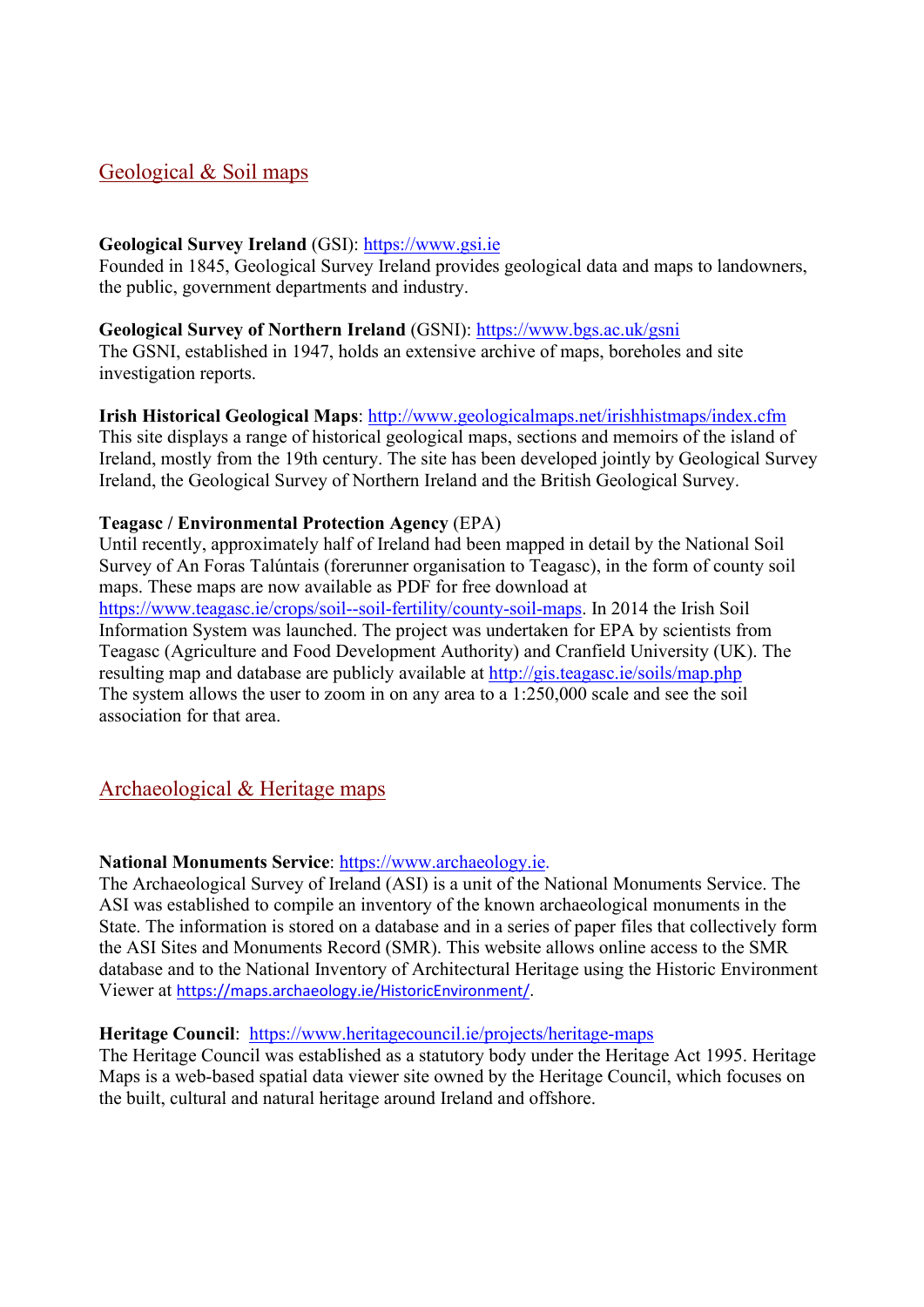## Down Survey Maps

## **Trinity College Dublin**

Taken in the years 1656-1658, the Down Survey of Ireland was the first ever detailed land survey on a national scale anywhere in the world. Following the Cromwellian conquest of Ireland (1649–53), the survey sought to measure all the land to be forfeited by the Catholic Irish in order to facilitate its redistribution to merchant adventurers and English soldiers. On this website, in addition to other material, all the surviving Down Survey maps, at county, barony and parish level, have been brought together, digitised and made available as a public online resource at [http://downsurvey.tcd.ie/down-survey-maps.php.](http://downsurvey.tcd.ie/down-survey-maps.php) Also learn about the Down Survey of Ireland project from Dr Micheál Ó'Siochrú, Department of History, Trinity College Dublin on this YouTube video: https://www.youtube.com/watch?v=xcOCEG81hFY

# General Mapping

### **British Library**:<https://www.bl.uk/subjects/maps>

The British Library holds very large and varied collections of maps, plans, Admiralty charts and topographical views, including a collection of Goad fire insurance plans for Cork, Limerick and Dublin, 1893-1897 at:

[http://gallery.bl.uk/viewall/default.aspx?e=Fire%20insurance%20maps%20and%20plan](http://gallery.bl.uk/viewall/default.aspx?e=Fire%20insurance%20maps%20and%20plans%20Ireland) [s%20Ireland](http://gallery.bl.uk/viewall/default.aspx?e=Fire%20insurance%20maps%20and%20plans%20Ireland)

#### **Jisc Library Hub Discover**: [https://discover.libraryhub.jisc.ac.uk](https://discover.libraryhub.jisc.ac.uk/)

Jisc Library Hub Discover allows access to catalogues in UK and Irish academic, national & specialist libraries. This new service replaces Copac, providing access to a wider range of library catalogues and updated options for defining a search, including searching for maps.

#### **LeslieBrownCollection**: [https://www.lbrowncollection.com](https://www.lbrowncollection.com/)

A private collection of over 40.000 digital historic maps of Ireland and the world dating from circa 1500.

#### National Archives, Kew: [https://nationalarchives.gov.uk](https://nationalarchives.gov.uk/)

Can search their online catalogue for Irish maps, plans and charts.

#### **National Library of Ireland** (NLI): <https://www.nli.ie/en/printed-maps-introduction.aspx>

The NLI has a collection of approximately 150,000 maps. The collection is predominantly Irish but there are also maps which relate to Britain, Europe and the world. Details of maps from the 12th century to the early 19th century, including military and engineering maps, estate maps and grand jury county maps can be found in the manuscript maps section of the website. Many maps are available in digital format - use the 'Advanced Search' at

<http://catalogue.nli.ie/Search/Advanced> to find digitised maps. e.g. enter a place name in the 'search for' box, choose 'map' from the format options and under online availability click the 'digitised' option.

## **National Library of Scotland**: [https://maps.nls.uk](https://maps.nls.uk/)

The National Library of Scotland has a large array of high-resolution online images of maps on display on its website. They relate primarily to Scotland, though there are also maps for England, Wales and other countries, including a few for Ireland.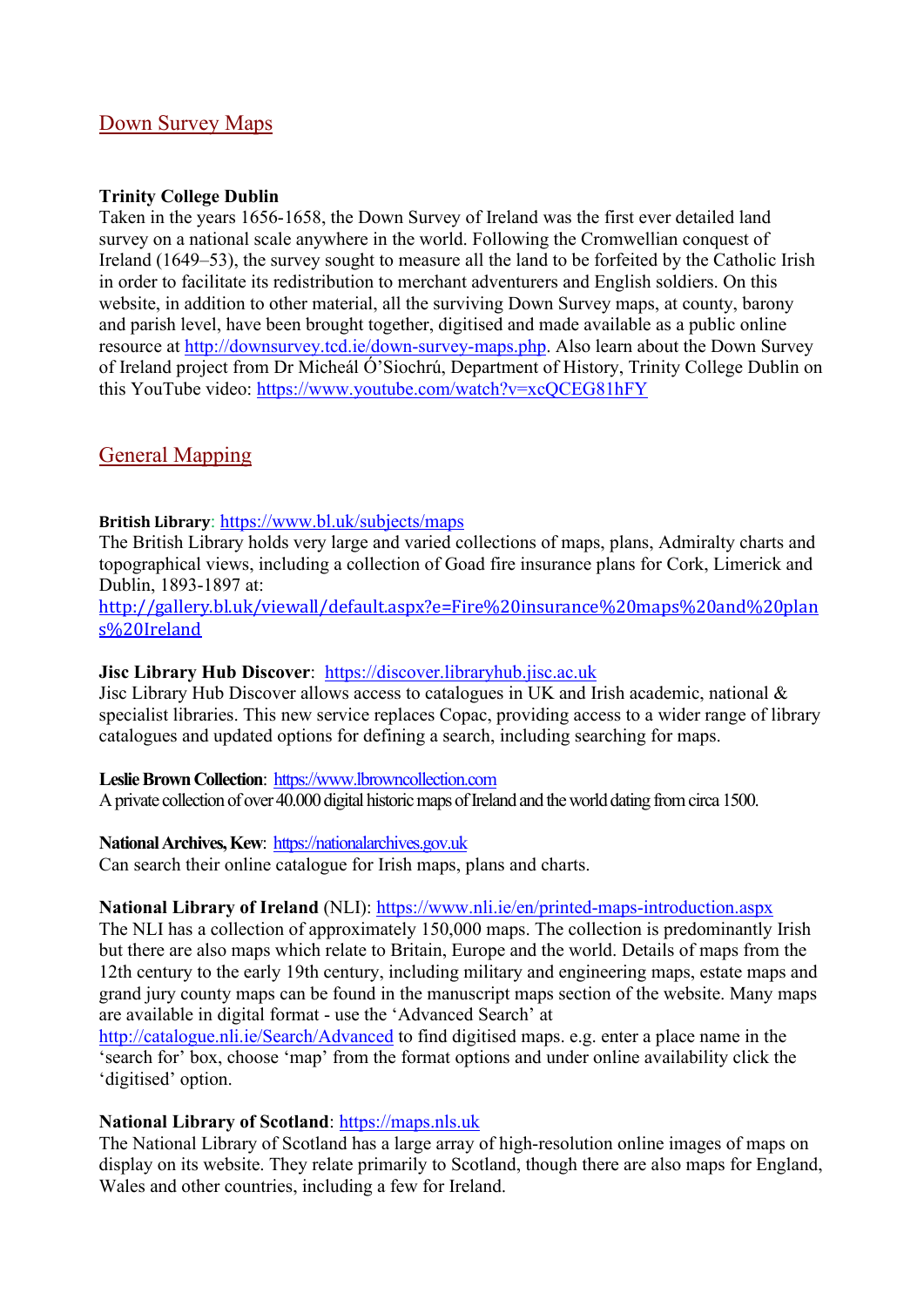## **OpenStreetMap** (OSM): [https://www.openstreetmap.org](https://www.openstreetmap.org/)

OSM is an open source world-wide geospatial dataset built by a voluntary community of mappers since 2004. The Irish community are at [https://www.openstreetmap.ie.](https://www.openstreetmap.ie/) Over 61,000 townland maps using OSM data can be viewed at [https://www.townlands.ie.](https://www.townlands.ie/) As an example of an aid to historical research, see OSM with many Dublin historical maps and boundaries overlaid at: [www.dublinhistoricmaps.ie.](http://www.dublinhistoricmaps.ie/)

## **Royal Irish Academy**: [https://www.ria.ie](https://www.ria.ie/)

The Irish Historic Towns Atlas project was established in 1981 to record the topographical development of a selection of Irish towns and cities. Each town is published separately as a fascicle and includes a series of maps complemented by a detailed text section. Digital editions of selected atlases are now available online, free of charge at [https://www.ria.ie/irish-historic](https://www.ria.ie/irish-historic-towns-atlas-online)[towns-atlas-online.](https://www.ria.ie/irish-historic-towns-atlas-online) The digital editions include the full text for each town or city, as well as three core maps: 1. 19th century OS map, 1:50,000; 2. Reconstruction map based on town plan c. 1840, 1:2500 and 3. Modern OS map, 1:5000.

## **Trinity College Dublin Digital Collections**: [https://digitalcollections.tcd.ie](https://digitalcollections.tcd.ie/)

Trinity's online digital collections include digitised books, maps, paintings, manuscripts and photographs.

## **University College Dublin Digital Library**:

Find and access map collections at UCD and on the web at: [https://libguides.ucd.ie/findingmaps.](https://libguides.ucd.ie/findingmaps) One of the collections is Ordnance Survey Ireland 19th century historical maps at: [http://digital.ucd.ie/view/ucdlib:40377.](http://digital.ucd.ie/view/ucdlib:40377) This is a collection of mainly 19th century OS maps of almost 150 cities, towns, and villages in the Republic of Ireland. Most are town plans which were surveyed at either five-foot or ten-foot to one mile scale between 1837 and 1896. The remainder were produced by enlargement of the 1: 2,500 maps between 1892 and 1911

## Admiralty Charts

## **UK Hydrographic Office** (UKHO): <https://www.admiralty.co.uk/charts>

The Hydrographic Office provides admiralty charts for navigation of deep sea, coastal passages, port approaches and harbour berthing for around the world, including Irish waters.

## **National Maritime Museum, Greenwich**

The National Maritime Museum collections contain more than 100,000 sea charts and maps, including some relating to Ireland, dating from the medieval period to the present day. They are available to view at:

[https://collections.rmg.co.uk/collections.html#!csearch;collectionReference=subject-](https://collections.rmg.co.uk/collections.html#!csearch;collectionReference=subject-90232;authority=subject-90232)[90232;authority=subject-90232.](https://collections.rmg.co.uk/collections.html#!csearch;collectionReference=subject-90232;authority=subject-90232)